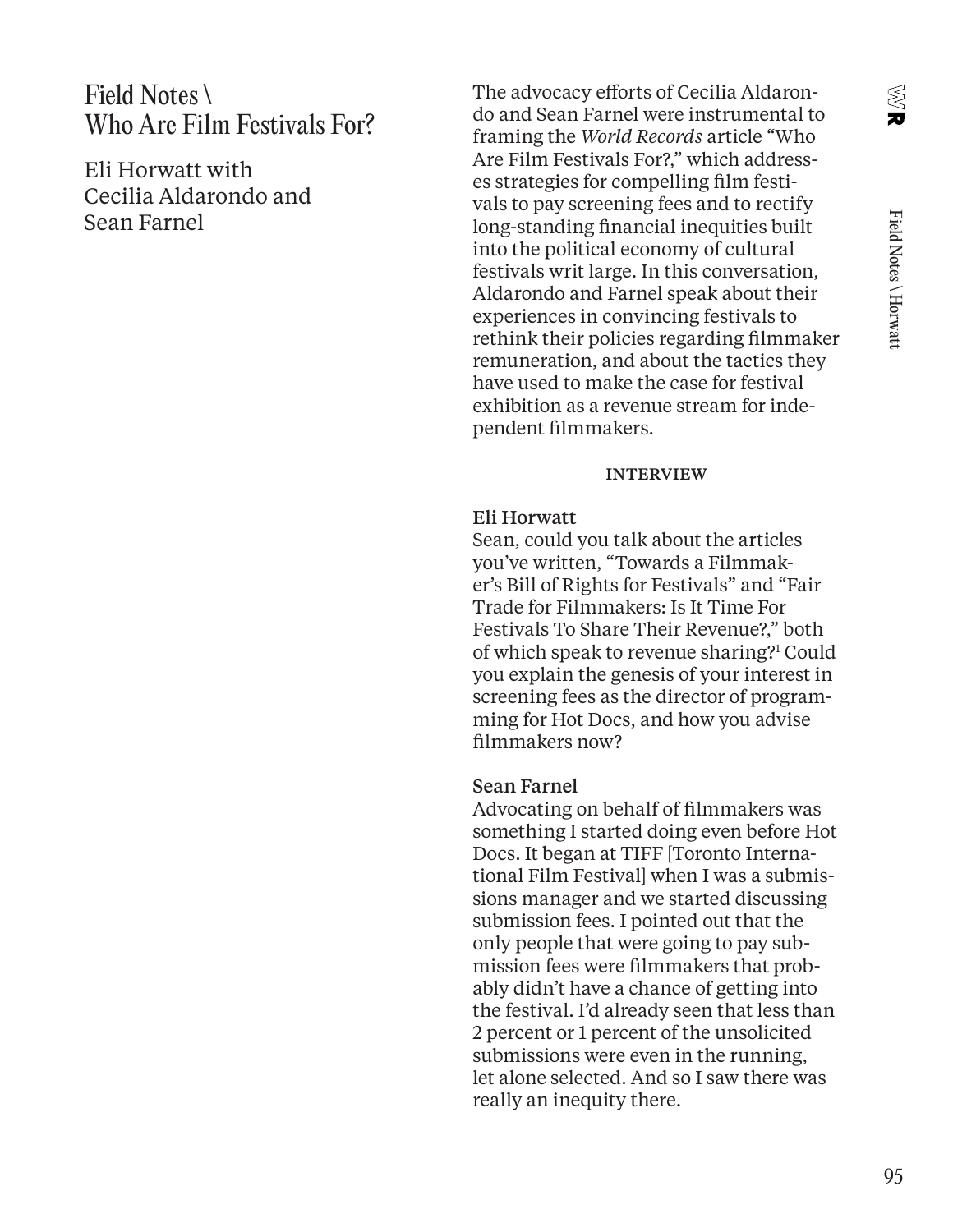X<br>U

At Hot Docs, it was just a matter of pointing out that we were generating significant revenues from selling tickets to the films being shown and yet didn't have a coherent policy on remunerating filmmakers for artist fees. That started me speaking about it internally. There were good-faith efforts to see if we could figure it out. Then I began speaking about it when I was on panels—you know, "Hey, we should start really thinking about this. It's ridiculous that we have an international exhibition circuit in the form of this burgeoning festival landscape, and there are no coherent policies around screening fees." The other reality is that we were paying the French distributors when we really wanted a film to play, because these distributors were, for the first time, very insistent on a yes or no around screening fees. If you didn't pay, you didn't get the film. We'd want the Agnès Varda film or whatever. So it was like, well, let's do this fairly.

After Hot Docs I became freer to really advocate. I wrote a series of articles in IndieWire that caused discussion; this is almost ten years ago. And there have not been any significant changes. So I've started writing about it and advocating again. In this universe of 5,000-plus festivals, we have to figure out a way to remunerate filmmakers that's fair and standardized, so that when a film we're involved with gets selected, it's not this continuous negotiation—it's just, "here's my festival license," you know?

#### EH

Cecilia, could you talk about your experience with *Landfall* (2020) and premiering a film you'd worked on for a long time and put a huge amount of energy into, and how suddenly you were confronted with a lack of the rollout you had envisaged because of COVID? In our previous discussions you've also talked about disaster capitalism and how you see COVID as having reinforced that premise. Could you speak to that, and to how new opportunities have appeared financially, because filmmaker presence isn't guaranteed anymore?

### Cecilia Aldarondo

I directed a film called *Landfall* that was due to premiere at the Tribeca Film Festival in April 2020—which I think, now if you say "April 2020," everybody just has a flashback to wherever they were on lockdown. You know, not our favorite time. Tribeca and South by Southwest [SXSW] were probably the two major US-based festivals to be swept up in the first wave of the pandemic. Those of us with Tribeca premieres and SXSW premieres were really caught up in this mess. We had our flights and hotels booked. My press notes were done; everything was ready to go. And then Tribeca just didn't happen. They really didn't seem to know what they wanted to do, or could do, and so we just didn't have a festival. It was a really chaotic time.

One of the things that did happen was that Tribeca went ahead with certain aspects of the festival, like awards, for example. And so what that meant was that we were faced with this choice, which essentially was: Do we premiere anyway, in a non-festival? Or do we sit on the film and try and get a premiere somewhere else? And some filmmakers did do that. We had a partnership with *POV* [PBS documentary series], we knew where the film was going to go, we didn't actually have to sell the film out of the festival. And so for a number of different reasons, we decided to forge ahead on this crazy path. Since then, the film has almost entirely screened virtually in festivals. It's been in this virtual circuit. We have done some drive-ins, and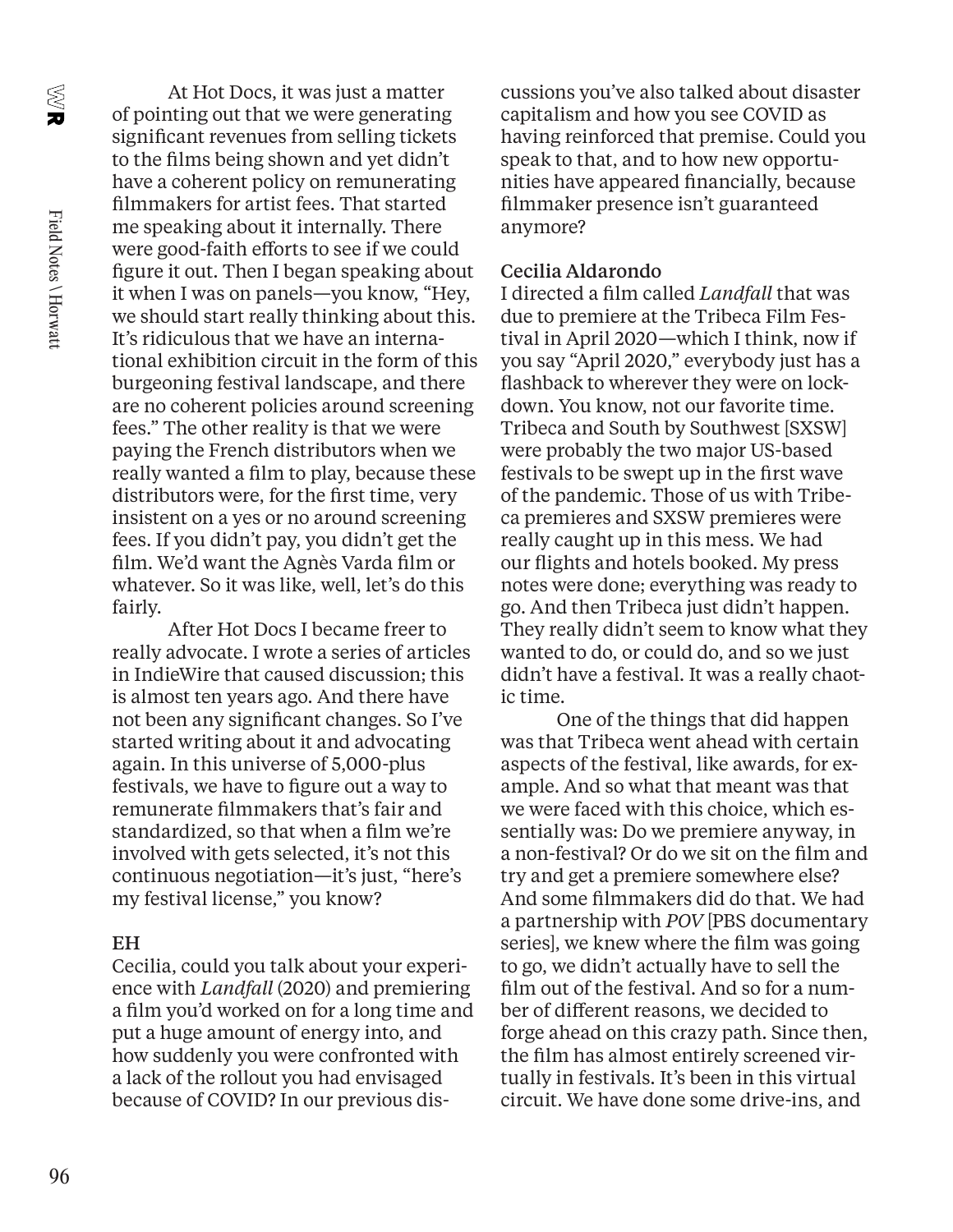X<br>U

we organized our own in-person tour in Puerto Rico, but I've never seen the film in a cinema with an audience, ever. And I'm saying that because I've had a lot of direct experiences now with festivals, large and small, and with the wide range of treatment of filmmakers in that ecosystem.

When I think about disaster capitalism, one of the most salient things is that people think about disasters as singular events. Like they just happened, right? But they are really accelerants. They are these cataclysmic moments that happen on the basis of things that were already inequalities, things that were already fragile, that were already not working. So, as Sean has pointed out, the system has not been serving filmmakers for a very long time. As much as we want to think of ourselves as artists—and I do think of myself as an artist—we're making films, especially in a place like the United States, in a hyper-capitalist landscape. We're making saleable products. This is commerce. And most often filmmakers are the last ones to benefit from that system. So this practice of selling a film to an audience and asking the filmmaker to essentially give you their free labor is made in exchange for perks like a hotel room, or a flight, or a swag bag, or some glory. . . . I have so many filmmaker friends who have, by all measures of the system, done well on the festival circuit, and they're still broke at the end of it. Literally broke, you know? They're winning awards at Sundance and still broke. So it's actually a really egregious thing that was already happening. It's theft. What's been true in the pandemic was also true before, which is that the biggest festivals are the ones that tend to pay the least, or the least often, or are the least likely to waive a submission fee. In my experience with the virtual circuit, it was mostly the smaller festivals, which were the most at risk, that were likely to

pay a screening fee without us even having to ask.

Hot Docs was actually our first virtual screening where the film could be watched. They did a revenue share and that was something that actually worked for us. We saw more money from that than I've seen from any other screening fee. And the other thing that they did—and I don't know that any other festival did this—was that they shared data. They actually told us how many people watched the film. Unfortunately, I also knew how many people didn't finish the film. I saw the drop-off in viewership. I think about 50 percent of people started the film but didn't finish it. But that's really useful information to understand how the virtual environment serves or doesn't serve a film.

#### **EH**

Cecilia, you said something really interesting in our first interview, about being brave, about having more choice, about possessing the product that the festival needs to survive. Where do you both see these power dynamics shifting to, post-COVID? Where do you see this new horizon of possibility? Are you optimistic?

#### SF

It's obviously a complex economy, and the first thing I'm always careful about doing is painting some homogenous kind of brush over all of this, because even comparing the US festival and filmmaking landscape to Western Europe or Canada is tricky. These are different economies. Both the festivals and the filmmakers in Western Europe and in Canada are subsidized through public funds to a degree that's not seen in the US. The notion of applying a straightforward, capitalist lens to the economy of filmmaking—where, okay, here's this product, and we're gonna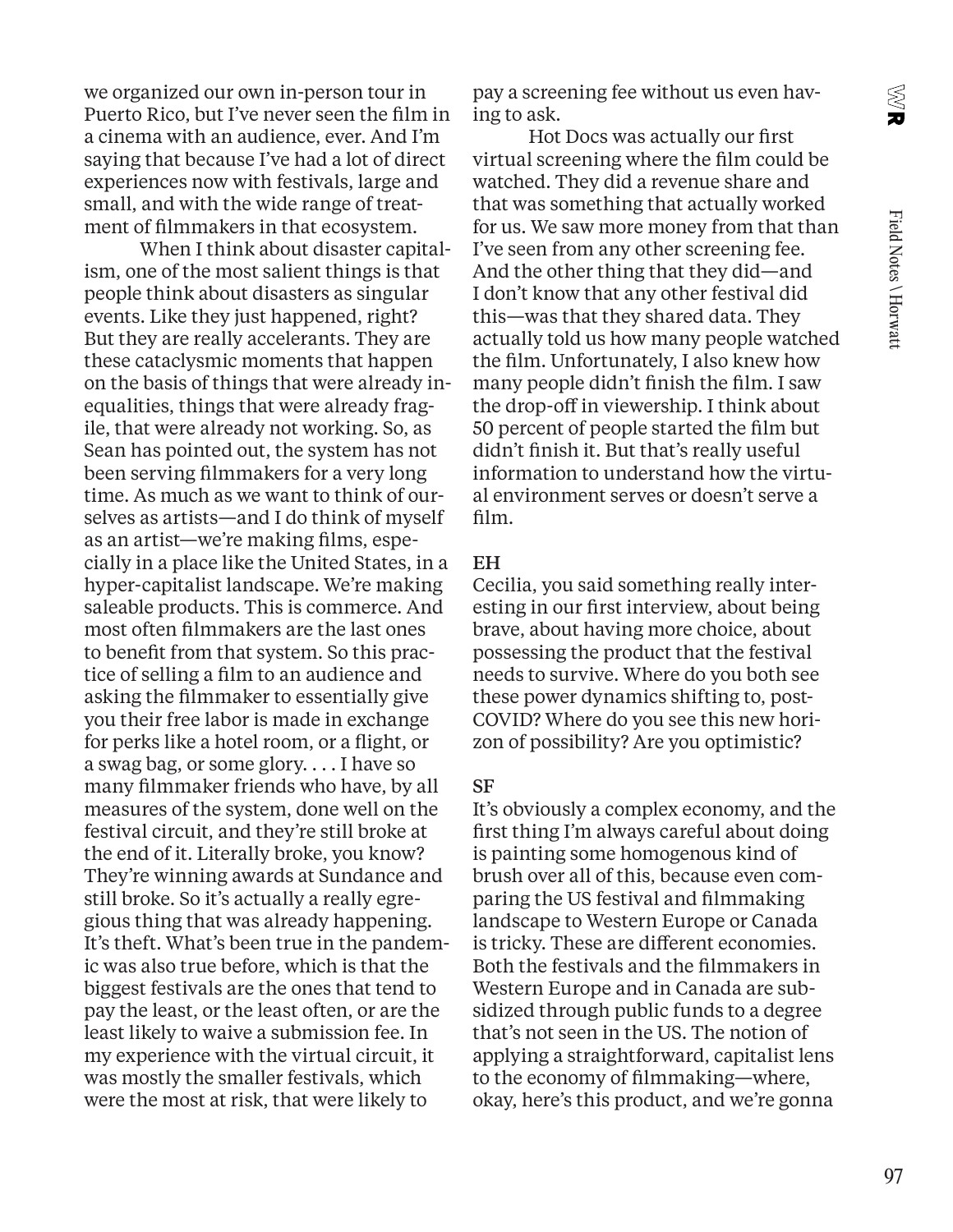X<br>U

receive funds for exhibiting it—it doesn't apply.

Hopefully, festivals like Hot Docs have realized that it's actually to their benefit to have a transparent revenue-sharing arrangement with their rights holders. But I wonder if they're still doing that now that we're getting into our third year of the COVID situation. I'll be curious to know what the terms are for those films this year. In general, more festivals are realizing they have to proactively offer something if they want to compete in this economy. Festivals are becoming a kind of first window, a combination of theatrical, premium pay-per-view, and VOD window. So that could be a good thing. But negotiating with fifty to a hundred different festivals over the course of the year is a lot of work for small licenses when you look at it, so that's not ideal in terms of efficiency.

I want to get back to this idea of having standard terms across festivals, so that filmmakers and rights holders don't have to deal with fifty different scenarios. That's one thing that I find very frustrating. What typically happens now is that you receive a festival invite, and then it's a series of questions I have to ask back, including the questions around fees. "How much are you looking for?" "How much you got?" This lengthy back-and-forth is just not efficient. And it's not only about the fees, but about getting information back from the festival. What happened to, "How many people saw it? Was there any buzz? Can we share links with your audience?" It's all kind of broken right now. And I understand our festivals are really struggling as well. What this looks like two years from now, it's hard to say, except that I don't see the problems that existed five years ago being alleviated in some kind of new utopian post-pandemic festival landscape. I'm not optimistic. I think it's really tough to navigate for most independent rights holders, especially new ones.

#### CA

I see a lot of parallels between my film about resistance, and what I got caught up in during the pandemic. *Landfall* is a film about people that are taking advantage of a disastrous situation, to benefit themselves. One of the few silver linings in the pandemic is that I have found a lot of solidarity with other filmmakers. Documentary filmmakers, particularly directors, are not exactly known for their collectivity. I think this landscape breeds a tremendous amount of individualism, territorialism, and competition. But I've seen a really important shift in people realizing that they have common cause and that we need to share information. We should be transparent with one another, and that degree of information sharing really helped save me time and effort.

I was part of a group that ended up starting IDD [Independent Documentary Directors], which now is an international network of independent documentary directors that have been getting together to basically just talk about what we're all dealing with. There's a growing number of alliances: the Documentary Producers Alliance; the work that Rebecca Green is doing. On the fiction side, we also have a BIPOC focus, collectives like the Undocumented Filmmakers Collective, and initiatives like Beyond Inclusion. There's a lot of really interesting activism.

I think it's happening because things are very scary. One of the issues we haven't talked about is the spectral presence of the streamers and those who really have benefited from our virtual lockdown life. We all know that Netflix has made many billions in the past two years, but they have not used that wealth to pick up more independent films. I'll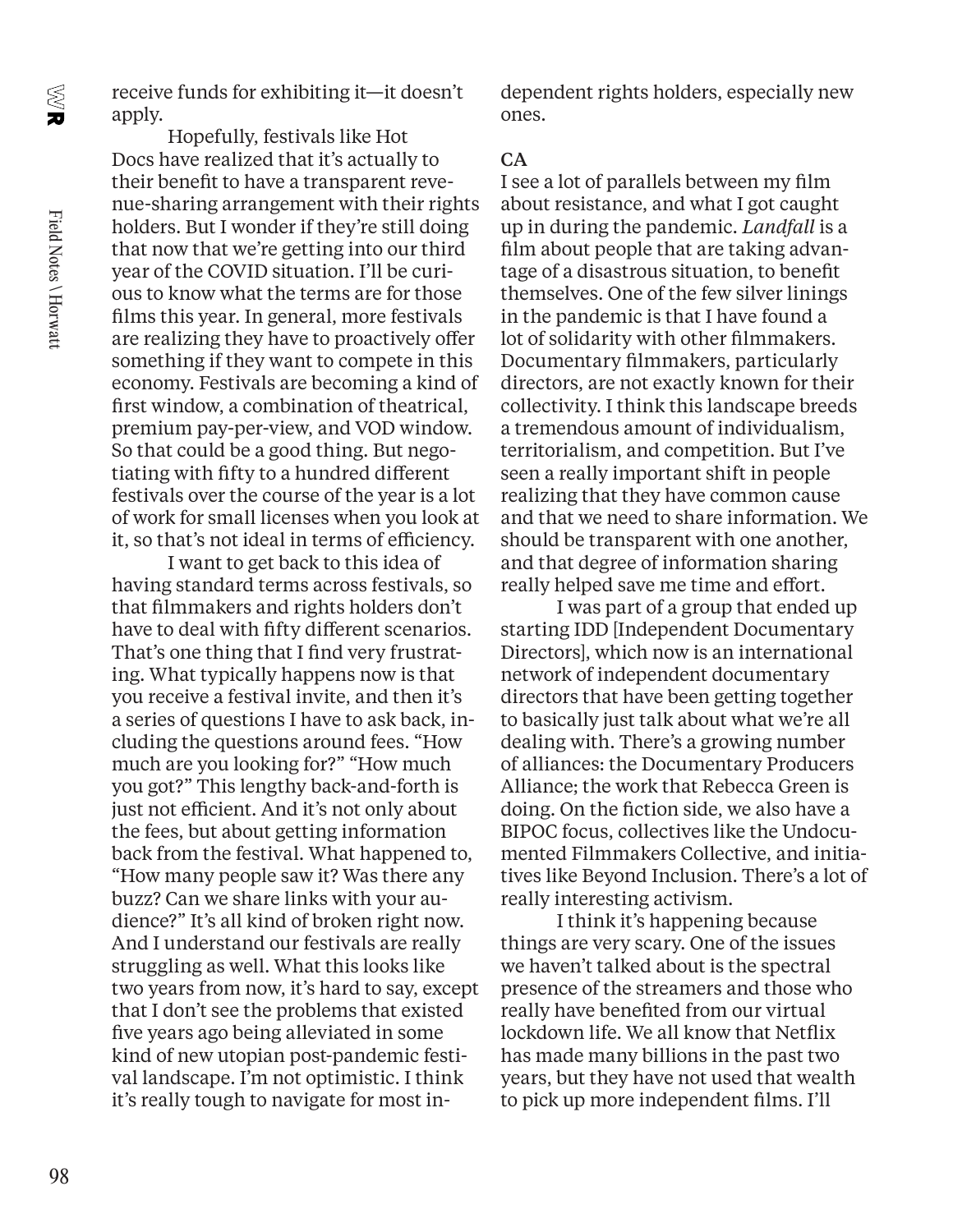X<br>Uk

give you an example: I was at an awards season screening for a film that was actually in theaters a few months ago, and Netflix sent us all at-home COVID tests—the ones that are at the PCR level which retail for around \$70 a pop. They're sending them to each person attending a screening for their one film in the Oscars race. This is what they're spending their money on. They're spending it on a small group of films that are Netflix originals. I think that truly independent filmmaking was already really precarious. Now, I don't know how long it's going to last. I'm concerned for the future of our public television system, which has really been eroded over the past several decades. I don't know how much longer documentary programs like *POV* and *Independent Lens* are going to be around as alternatives, and they are really important alternatives. My examples are really US focused, because that's where I'm trying to live to fight another day as a filmmaker. But I think these things are related. Festivals can't really be understood on their own. They have to be understood in relation to the wider ecosystem of distribution and production. How are films getting distributed, but also how are they getting made in the first place? I think we all need to have more noholds-barred conversations. We should all be looking at the way that these things are being chipped away.

#### SF

To pick up on the thread that Cecilia was getting at, it's not just around the economy we're working in here. It's around the form itself. All the things that I loved about documentary, that got me excited about the form, in such a way that I specialized in it as a curator to start . . . I wonder about how this economy is serving the form, where the more ambitious, fluid, and cinematic films are being squeezed

out. Then the question is: What are festivals for if not to champion this kind of work? The festivals can all point to those films in their programs and say, "Oh, we're still showing that stuff." But what gets the good placement? What gets the publicity? What are they really getting behind? It tends to be the more generic stuff that's already with the streamers, or the celebrity bio docs. I like a sense of discovery at a festival, where you're seeing the most interesting new work and films that are pushing the form, expanding it in some way, or playing with it. Those works are being squeezed out. That's where I think festivals have lost their way. This goes beyond economics and back again, to how economics are impacting the advancement of the form, and that troubles me.

#### CA

I discovered documentary when I was a programming assistant working for the Florida Film Festival. I sat in on the submissions process, because people actually met up to watch submissions together. I was introduced to this whole wild, unusual, cacophonous, heterogeneous space of formal experimentation, and now I'm seeing, more and more, very stylistically silly, conservative, glossy, high-production-value docs which satisfy our preexisting ideas. *Landfall* is not the most wildly unconventional film, but it is poetic, lyrical, and associative. It doesn't have a conventional three-act structure, so no wonder people didn't finish it. They were probably getting text messages while the movie was on. I think we also need to talk about in-person space and how cinema spaces are really necessary for this. I'm a little worried that a lot of festivals are becoming, as Sean suggested, showcases for the streamers. We have to look at this holistically. We can't understand how screening fees are impacting us if we're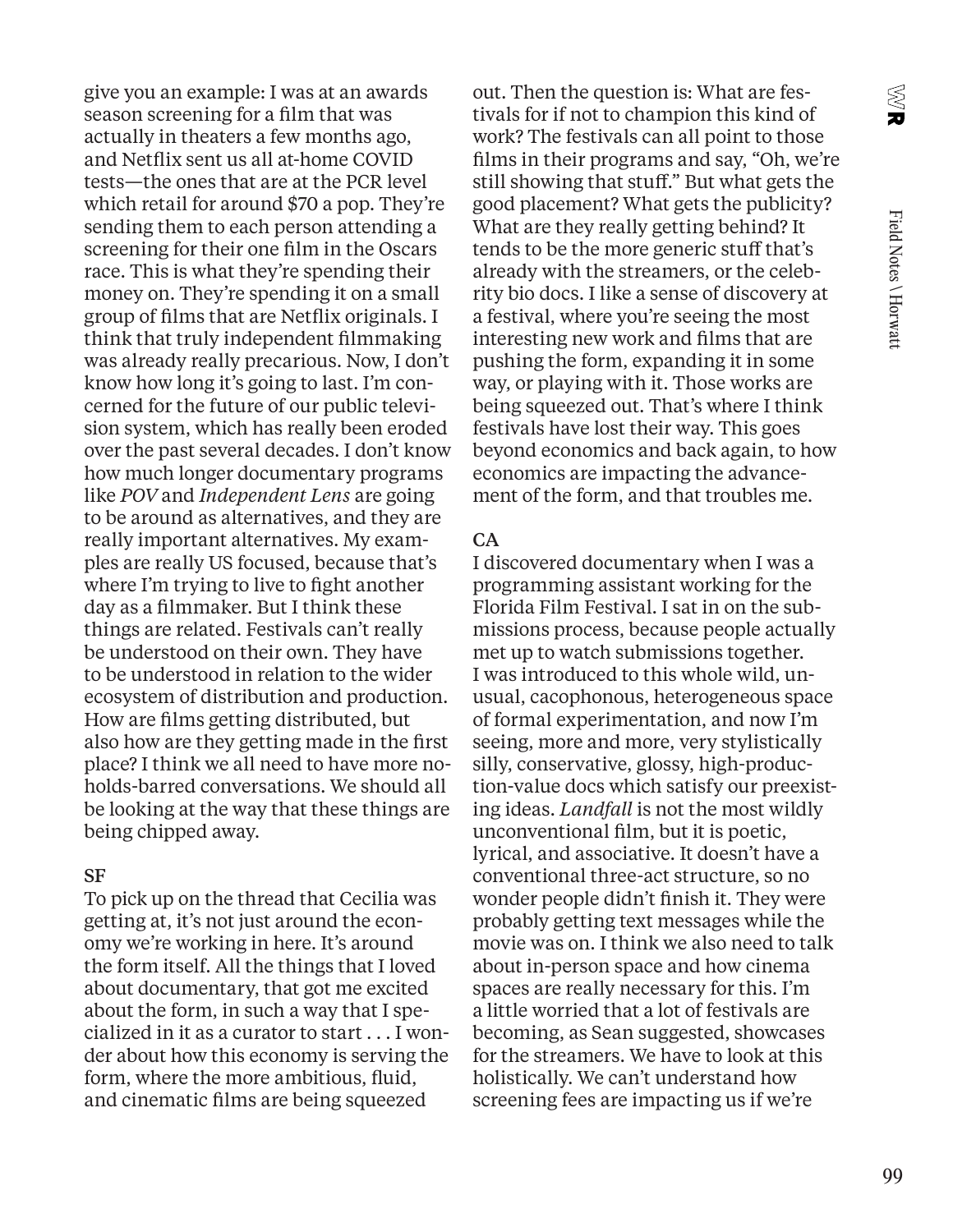X<br>Uk

not also thinking about things like the rise of the streamers.

One of the things I've felt since the pandemic began is a certain kind of loneliness. When I've taken a political risk and said something candid, whether on social media or in a conversation like this, I've had a lot of people say, "Oh, I'm so glad. Thank you for saying that. You're saying what I've been thinking." But I've seen comparatively fewer people enter the conversation. My final appeal here would be to say that if you feel like this is something that rhymes with your experiences, join us in being vocal. Join some of these incredible initiatives. It's not easy to be candid and to speak up. I don't just say that because I'm doing it, but because I want to acknowledge that it's scary, to be frank. But I think that the more we do this, the more pressure actually builds, and that can cause change. The one thing that I find really works is collective effort. So don't just leave it to the few salty people.

#### SF

To put an exclamation point on that, when you do get an invitation from a film festival, it's a good beginning for a negotiation. It's not just about screening fees, but about how your work is being presented: In which program? Will you have an opportunity to, either virtually or live, be part of that presentation? Are there screening fees? Is there a flat fee? Are there guest expenses being offered? If you're a filmmaker who doesn't like speaking about money, or is just happy to get a laurel, these are really hard questions to ask. But the more people ask a set of questions, the more festivals will have to offer these things transparently upon the invitation. The more the independent filmmakers are asking the questions, the more the festival will have to be accountable to those in that constituency.